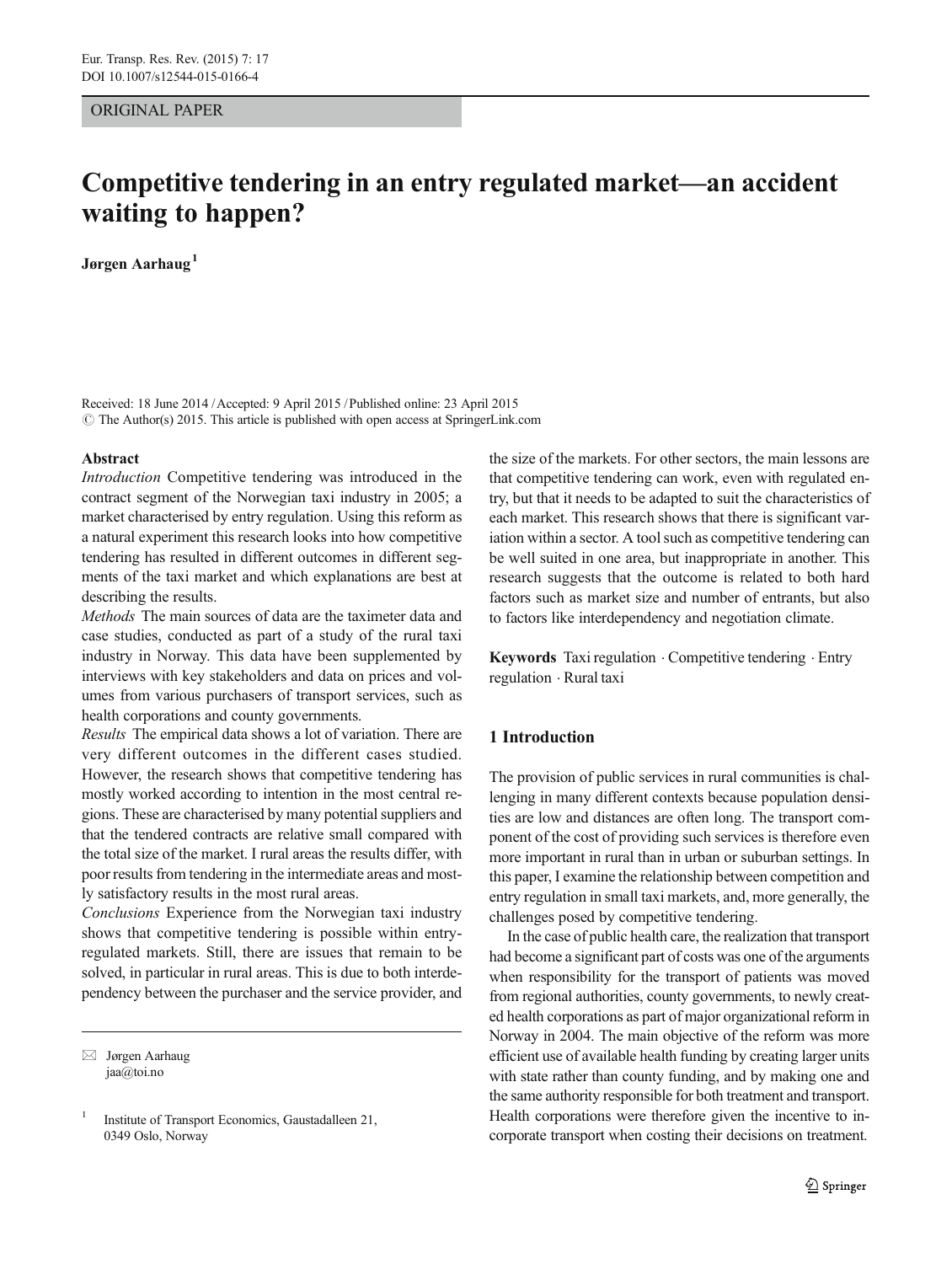Transportation to and from treatment usually means getting patients from home to hospital, between different hospitals or from hospitals to home, i.e. few passengers per trip and wide area coverage. Within the Norwegian legal framework, this transport can be undertaken in one of three ways: First, by taxi, i.e. a vehicle with a legal taximeter, fewer than 17 seats and registered as a taxi; second, by a private bus company, i.e. whose vehicles have nine or more passenger seats registered under an occasional passenger transport licence; and, third, by the health corporation's own vehicles, i.e. buses on licence but operated by health corporation staff. In the case of all three alternatives, the responsible dispatching unit is located within the health corporation. Transfer of the dispatching service from private taxi companies to the health corporation is common to all alternatives.

Under the previous regulatory framework, transport was conducted by the taxi industry on behalf of county governments. For the industry itself, the transportation of patients was seen as a vital part of demand in rural areas in particular.

Within the Norwegian framework, the taxi industry is subject to entry regulation based on the number of taxi vehicles needed in an area. When a large part of the demand suddenly becomes uncertain—as with the introduction of competitive tendering and competition from other sectors—which has been the case with regulatory reform of the health corporations, an already difficult situation becomes even more difficult. This was the starting point of Osland et al.'s research in 2010 [[1](#page-7-0)] conducted for the Ministry of Transport and Communications with the purpose of mapping areas where the transport service had changed due to the reform, the author was responsible for the empirical part of that report.

In this paper, I start with a description of the taxi industry in Norway and an explanation of the regulatory changes and their different contexts. I go on to discuss the theoretical expectations (Section [2](#page-2-0)) and empirical findings (Section [3\)](#page-4-0) and, finally, discuss (Section [4\)](#page-5-0) and pinpoint the lessons learned from this natural experiment (Section [5](#page-7-0)).

#### 1.1 The Norwegian taxi industry

In Norway, just as in many other countries, the taxi industry is a form of public transport providing door-to-door service in direct response to demand. Compared to other forms of public transport, vehicles and typical passenger flows are smaller. In Norway, a taxi is defined as a vehicle, with driver, that is available for public hire and does not operate on a fixed schedule. There are few national requirements for vehicles, but one is a maximum number of 17 seats, including the driver. This differs from typical Anglo-Saxon definitions, which differentiate between pre-booked and street-hire vehicles. In terms of value, the Norwegian taxi industry had a turnover of approximately  $\epsilon$ 1.1 billion in 2013.<sup>1</sup> Overall, approximately half of

this was contract work, the major contracting partners being the different health corporations. The total public procurement of taxi services was thus approximately 50 % higher than that of passenger rail transport in Norway ( $\epsilon$ 0.35 billion in 2013).<sup>2</sup> So, even though individual contracts are small, the total value is substantial.

For analytical purposes the taxi business can be divided into several market segments with different characteristics.

The main difference in the taxi market is between single trip and contract work. In single-trip segments, passengers contact the taxi directly (kerb/rank/street) or through a dispatcher (pre-booked). In contract segments, a company or a public body negotiates with a taxi dispatcher over a contract for multiple transport assignments. The contract will typically include a simple payment scheme and discounts on the taximeter rates or on fares calculated after criteria other than the taximeter fare.

The market segments illustrated in Fig. [1](#page-2-0) have different characteristics depending on, for example, demand structure, supply structure and price formation. Consequently, the ideal regulation will vary across these segments [\[3](#page-8-0)].

The taxi licensing system in Norway is based on the owner-operator as the main unit, and in areas viable economically, owner-operators can be affiliated to a dispatching company. Affiliation is compulsory in urban areas. An operating licence is required, with each owner a qualified driver and each vehicle a separate licence. In principal, one licence per owner, but a licence for a backup vehicle is common. If there are no new applicants for a licence, someone who is already a licenceholder can be assigned more licences. The total number of licences is determined in a variety of ways by different local authorities and county governments are responsible for regulation. The law<sup>3</sup> requires local government to restrict the number of licences through needs assessment, but does not state how this is to be done. How and the extent to which this form of entry regulation is a barrier to entry will vary. In some areas, there are many applicants for the available licences, while in others the local authorities have great difficulty finding people willing to take on the responsibilities faced by the licence-holder, one of which is a 24-h availability requirement [[4\]](#page-8-0).

Furthermore, Norwegian taxi regulations stipulate two-tier pricing. Although the norm is maximum fares set by the Norwegian competition authorities, there are seven exempted areas in which all prices are set by the market. These are

<sup>1</sup> <http://www.ssb.no/transport-og-reiseliv/statistikker/drosje>

<sup>2</sup> [http://www.regjeringen.no/nb/dep/sd/dok/regpubl/prop/](http://www.regjeringen.no/nb/dep/sd/dok/regpubl/prop/2012-2013/prop-1-s-20122013/3.html?id=703170) [2012-2013/prop-1-s-20122013/3.html?id=703170](http://www.regjeringen.no/nb/dep/sd/dok/regpubl/prop/2012-2013/prop-1-s-20122013/3.html?id=703170)

<sup>3</sup> [http://www.lovdata.no/all/tl-20020621-045-002.html#9,](http://www.lovdata.no/all/tl-20020621-045-002.html%239) <http://www.lovdata.no/for/sf/sd/td-20030326-0401-003.html> last visited July 2013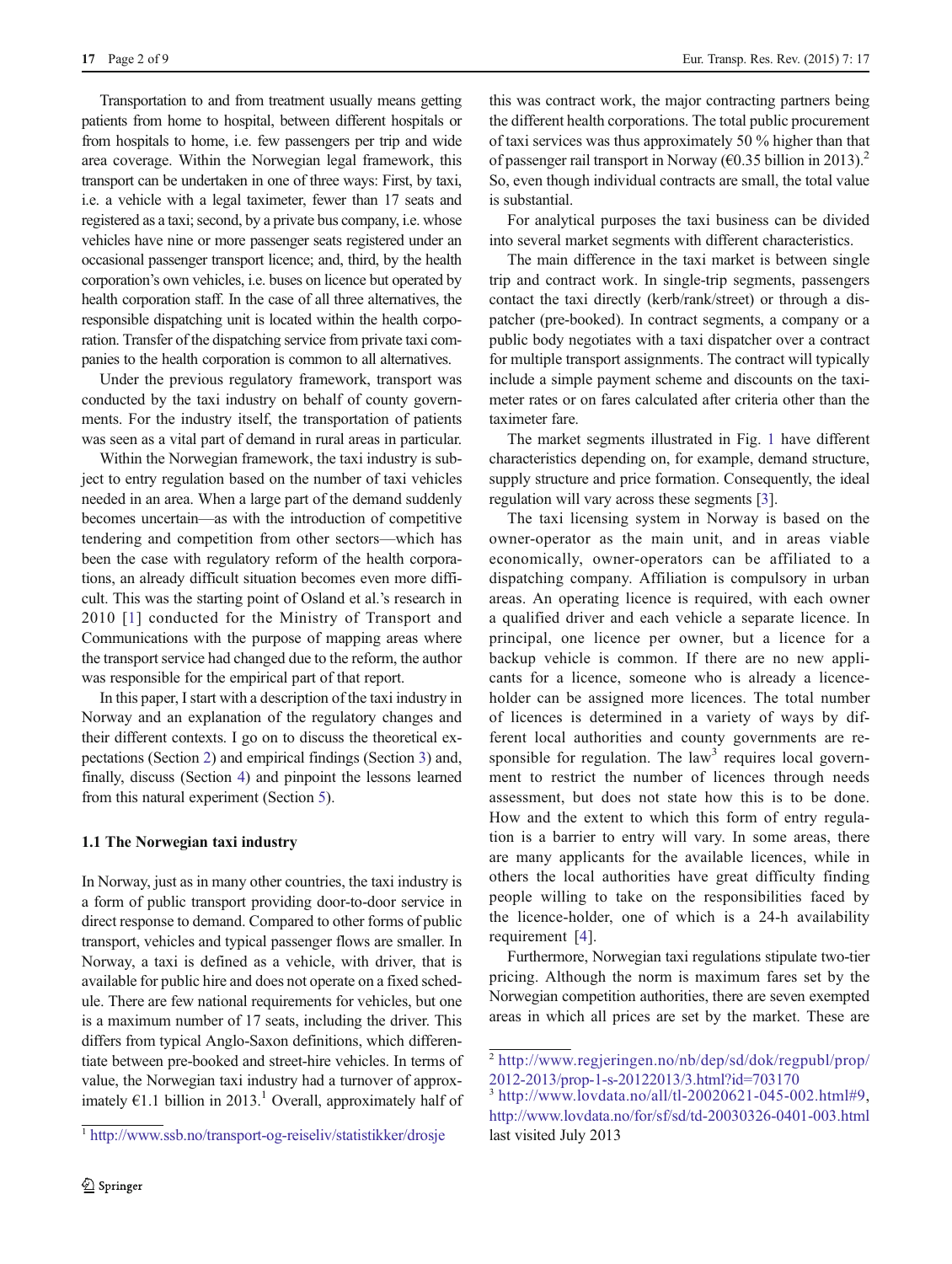<span id="page-2-0"></span>

Fig. 1 Taxi market segments (adopted from Longva et al. 2010 [[2\]](#page-7-0))

defined by municipal borders and constitute the largest cities in Norway.4 The prices in the contract segments are always set in the market, and never regulated by the central authorities.

## 1.2 Methods

The paper is based on research presented in several reports [\[1](#page-7-0)–[6\]](#page-8-0) on taxi regulation, competitive tendering and conflicting regulatory systems. All of these studies take into consideration a combination of qualitative and quantitative data and are supported here by new interviews of key actors and new analysis of publically available statistics, economic data and production data from various taxi dispatching companies and health corporations, together with licence data from regional governments in Norway. Some of the data collected from earlier reports have been re-analysed. I draw on all these sources of information, but omit data from the reports that are not relevant for the purpose of the paper, including the Norwegian experience of competitive tendering in entryregulated and small markets.

One important source is the data collection and analysis conducted in the Osland et al. (2010) [\[1](#page-7-0)] study, which includes a survey of all 19 counties in Norway and an in-depth study of three. In Section [3,](#page-4-0) examples from comparable municipalities where competitive tendering has had different impacts are selected from parts of the Osland et al. study [\[1\]](#page-7-0).

### 2 Regulation and competition

From auction theory we would expect prices to reflect the competition situation, i.e. prices dropping in response to the number of entrants increasing. On contract market segments the entrants are the dispatchers or the minibus companies. If the dispatching company is dependent on a contract for its existence, one would expect to find the competitive outcome even in a situation with only one competitor to the incumbent. However, this will only work in the first round of competitive tendering. In the second, the expectation is that there will be

only one actor. If there were no competitors, one would expect the price to be the result of the relative power of the negotiating parties. Because in the short and medium run they are interdependent, it is difficult to predict the outcome.

Looking at the structure of taxi markets there are several reasons why a system based on competitive tendering of public contracts can fail. There is the legal issue concerning entry regulation and of not allowing licences to accompany the contracts. And there are the economic issues of scale and scope giving licence-holders economic benefits from being associated with the largest dispatcher.

The introduction of competitive tendering to an entryregulated industry such as the Norwegian taxi industry raises many theoretical and practical questions. In this section, I present some of the theoretical arguments and follow up with three explanations which I use in the empirical discussion.

# 2.1 Arguments for introducing competitive tendering in the Norwegian taxi industry

The theoretical basis behind the introduction of competitive tendering is that it will result in lower prices for the purchaser through efficiency gains. It is expected that the price in the market will be equal to the second most efficient producer's marginal cost [[7\]](#page-8-0). This is straightforward economic theory, which has been introduced in a number of previously publically run industries, mostly with lower unit costs as a result [\[8](#page-8-0)]; it is also part of most European government policies.

The theoretical argument for entry regulation through needs testing is based on increasing returns to scale, i.e. taxi dispatchers with allocated vehicles constitute a network with increasing returns to density. Arnott (1996), among others, has created a model for this argument [[9\]](#page-8-0). Controlling the number of vehicles can also be used as an instrument by which "living wages" are assured in an industry where wages vary with demand. In economic terms, controlling supply is used to increase the attractiveness of the industry for operators and improve the benefits from economies of scale and scope. On a policy level, entry restrictions are seen in the context of nondirect economic support for keeping prices (fares) below market levels and maintaining a 24-h service, even when not economically viable. In effect, a monopoly rent is accepted as compensation for prices below market level and a 24-h service, as these and the network effects dictate an undersupply of taxis, and overcharging in the free market solution.

## 2.2 Arguments opposing competitive tendering

There are at least three arguments suggesting that the conditions for a functioning auction are not in place in the Norwegian taxi industry they relate to the economics created by the present structure of the taxi industry. First, there are

<sup>4</sup> [http://www.lovdata.no/cgi-wift/wiftldles?doc=/app/gratis/](http://www.lovdata.no/cgi-wift/wiftldles?doc=/app/gratis/www/docroot/ltavd1/filer/sf-20040225-0485.html&emne=maksimalprisforskrift*&) [www/docroot/ltavd1/filer/sf-20040225-0485.html&emne=](http://www.lovdata.no/cgi-wift/wiftldles?doc=/app/gratis/www/docroot/ltavd1/filer/sf-20040225-0485.html&emne=maksimalprisforskrift*&) [maksimalprisforskrift\\*&](http://www.lovdata.no/cgi-wift/wiftldles?doc=/app/gratis/www/docroot/ltavd1/filer/sf-20040225-0485.html&emne=maksimalprisforskrift*&) last visited July 2013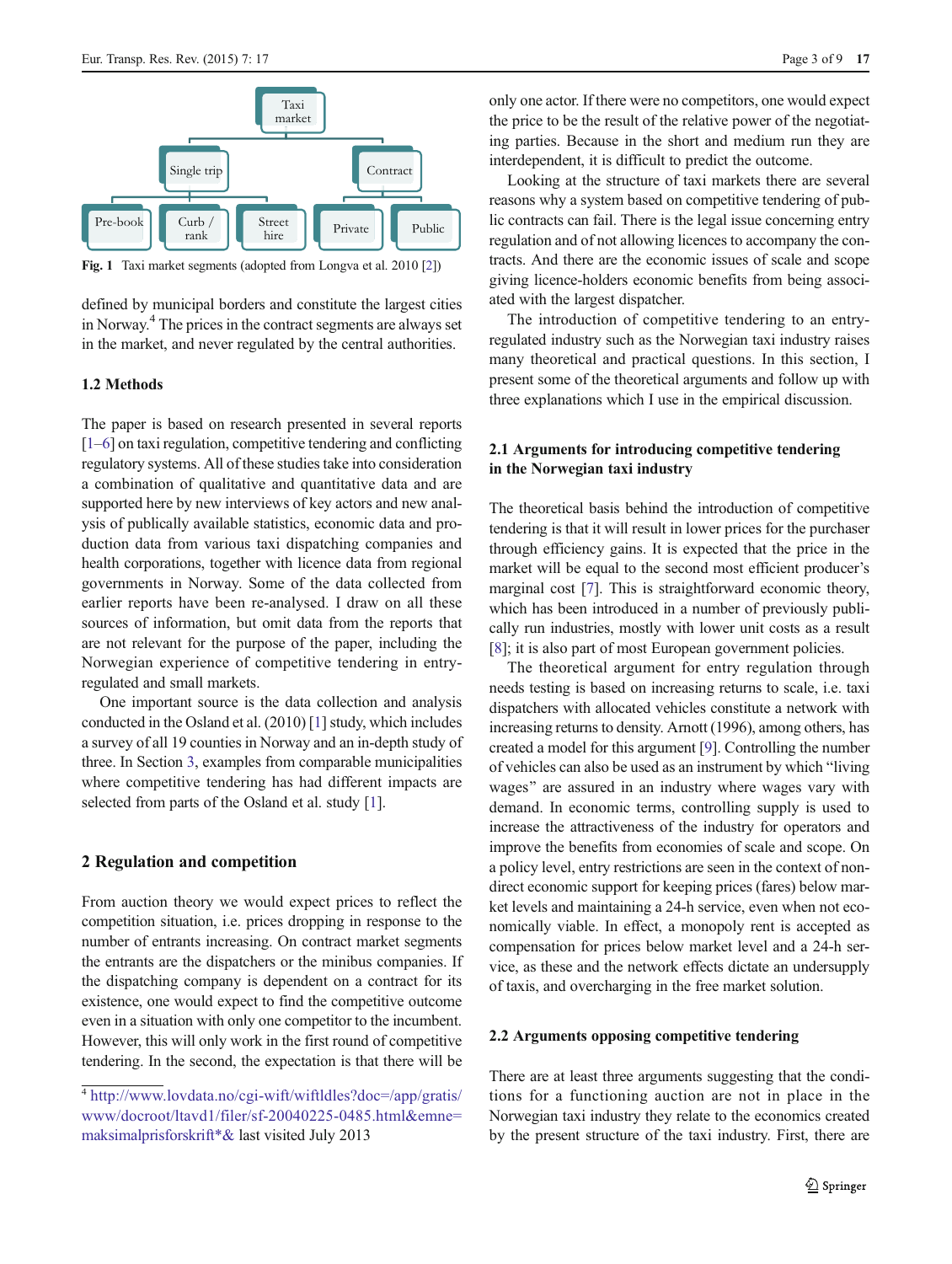entry regulations, second, there are economies of scale and, third, there are economies of scope.

- 1) The entry regulation limits the number of new entrants to the market. It is illegal for the licensing authority to issue a new permit allowing a new entrant on a particular contract. However, it is legal to allocate new licences to particular dispatchers if increased competition in the market is the result. This creates a situation in which there is a limit to the number of potential contractors, unlike the bus service industry, where one tender can attract competitors from other parts of the country or internationally. The number and allocation of the licences between dispatchers must be taken as a given in each tender.
- 2) There are few or no economies of scale in operating a taxi vehicle, but significant economies of scale in dispatching (see 2.1). As most tendered transport is dependent on a dispatcher functioning as an intermediary between client and driver, there are scale benefits. How large will depend on the form of contract and on the distribution of responsibility between the authority ordering the transport and the dispatcher. This relation has changed during the process of competitive tendering in the direction of more responsibility with the public authority reducing the economies of scale [\[1\]](#page-7-0). However, as there are still significant economies of scale in the pre-booked market segment, which is economically important for taxi owners, each owner will prefer to be associated with the largest dispatcher in the area, as this will provide the expected return. A new dispatcher entering the market is therefore faced not only with the normal start-up cost, but also with the licence owners' disincentive to choose the new entrant.
- 3) Economies of scope come from the fact that taxi demand fluctuates constantly [\[6\]](#page-8-0). Taxis operate in different market segments at different times, and consequently the operator will be active in different market segments as a means of utilizing his vehicle efficiently with lower unit costs and higher profits for the owner. Again, this will favour incumbent dispatchers, as they can offer more pre-booked trips from their enlarged network. The incumbent will typically have more licences associated and as a result be able to divide the fixed cost of operating a dispatching company over a larger number of vehicles, and therefore a lower fixed cost per vehicle.

## 2.3 Experience from other sectors

Benefits from the introduction of competitive tendering in public transport have been well documented by, among others, Bekken et al. [\[8\]](#page-8-0) using Norwegian data and Alexandersson and Pyddoke [\[10](#page-8-0)] using Swedish data. The main benefit has

17 Page 4 of 9 Eur. Transp. Res. Rev. (2015) 7: 17

been in the form of lower prices. These authors typically find cost reductions of about 20 %. Together with the benefits, there has been a restructuring of the bus service industry into fewer and larger companies competing nationally and internationally, rather than just locally [\[11](#page-8-0), [12](#page-8-0)]. Over time, competition has been working, with prices remaining low even in the second and later rounds of tendering [[10](#page-8-0)]. Comparable studies of the effect of competitive tendering on the taxi service industry have not been carried out in Norway, and to the author's knowledge nowhere else either.

One of the main developments in the bus service industry following the introduction of competitive tendering has been the establishment of national companies and the introduction of international companies competing with each other for contracts in different regions, when previously competitive tendering companies were mostly local. This has created a repetitive game in which the regulator's main task is in ensuring that no cartels or rigged auctions take place. The move from a non-competitive local industry to a national competitive industry is possibly a development for the taxi industry.

However, in the taxi industry the markets are still mostly local, particularly in non-contract segments. There are dispatching companies operating on a national and international level, but licences are tied to the counties and owner operators, thus creating different game dynamics between the taxi industry and the bus service industry.

Differences can be found when translating these observations into game-theory. In particular, we can expect a particular form of Bertrand competition [[13\]](#page-8-0). If we decide to look at auctions as a non-repetitive game, which it can be argued is the case in rural areas in particular, the competition will need only two competitors in reaching an efficient outcome. As both competitors are faced with the choice of submitting a winning bid, or bankruptcy, following Bertrand's theory they will be expected to submit a competitive bid. However, if so, there will only be one actor at the end of the contract period, and after the contract there will be only one actor left, who will then be expected to submit its future bids as a monopoly supplier. In other words, the local structure of the taxi industry can create local monopolies because of competitive tendering. In this way, competitive tendering can result in reduced competition over time.

## 2.4 Expectations

The rationale for introducing competitive tendering is an expectation from theory; namely, that auctioning provision of the service will allow the most efficient producer to operate [\[7](#page-8-0)] and gain experience from other sectors [[8\]](#page-8-0). It will create competition in an otherwise uncompetitive market and promote a more efficient use of public funds. Instead of competition for individual trips (competition in the market), there is competition for a contract in the form of an auction.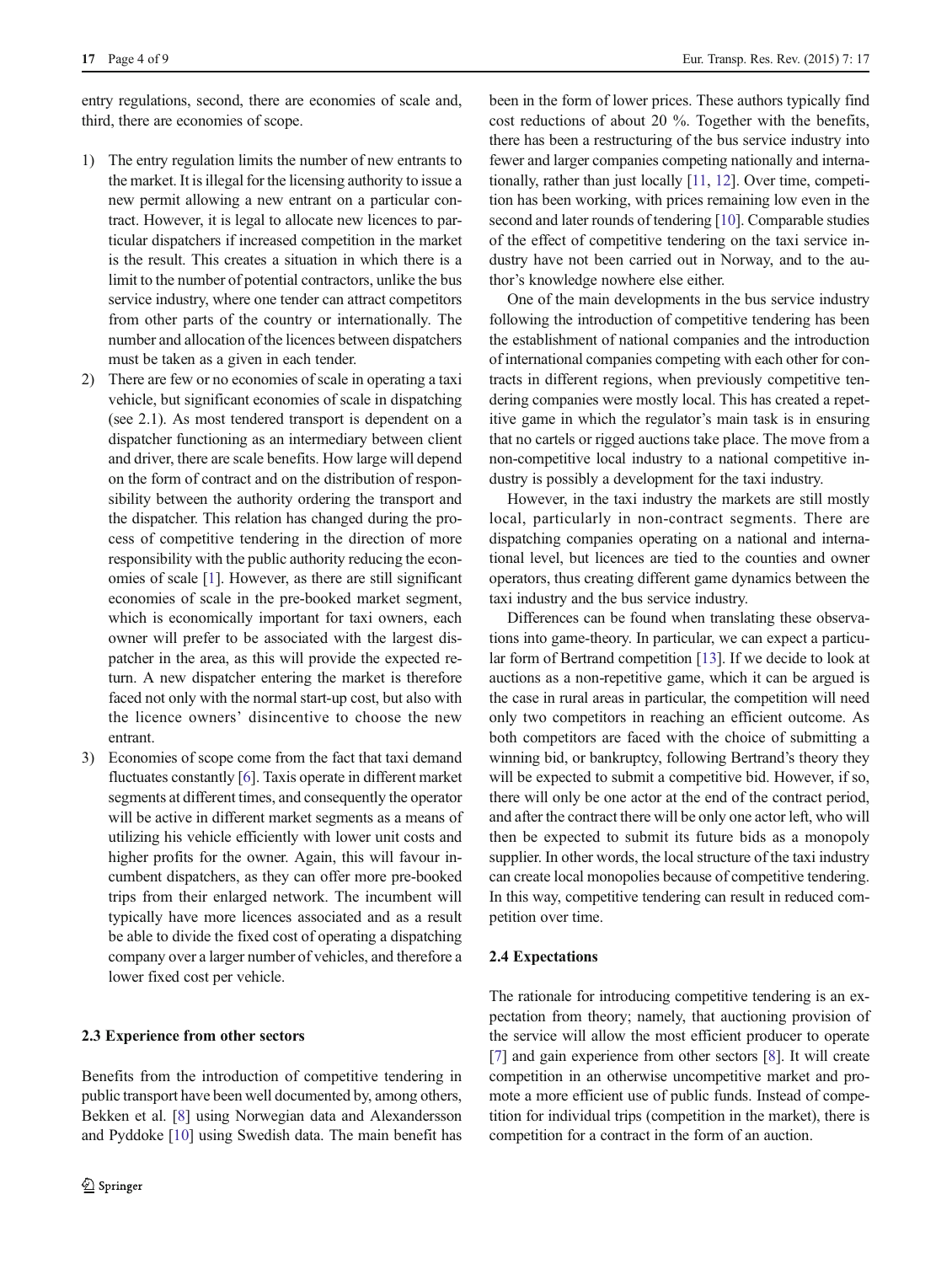<span id="page-4-0"></span>The pre-reform regime prompted a series of questions on the efficiency and transparency of the system [[14\]](#page-8-0), mainly questions connected with information asymmetry. County governments perceived themselves as being in a classical principal–agent dilemma unable to distinguish between high and low quality high price actors.

In theory, it is debatable whether or not the taxi industry is a natural monopoly; however, it is common to assume economies of scale in dispatching for the relevant market sizes [\[11,](#page-8-0) [15,](#page-8-0) [16](#page-8-0)]. Moreover, the expected market structure with local monopolies is observed in rural areas in Norway. In this article, I will assume that the natural monopoly approach is correct.

Owing to the specific regulations of the taxi industry entry regulation, regulated prices (on non-contract market segments) and the obligation to provide transport services at odd hours—actors such as the Taxi Owners' Association have argued that the benefits from competitive tendering, in terms of public savings, are less than the cost in terms of lower service provision. As a result, several other explanations have been put forward, which I discuss below.

# 2.4.1 Introducing competitive tendering results in lower prices and better service

In auction theory [\[7](#page-8-0)] it is reasoned that in the auctioning process the auctioneer will be able to confiscate most of the social surplus created by the service.

It is assumed that winning the auction is retaining a value equal to the difference in efficiency between the winner and the second best entrant with a profit similar to the difference in efficiency [[7\]](#page-8-0). The value of the expected outcome is the same in all four forms of conventional auction, but the variation is different. In the contracts in question, a first price, sealed envelope system is used.

Certain conditions have to be met, particularly the need for several entrants, which will vary with the design of the auction. From experience in the Norwegian bus service industry, however, between three and five competitors is sufficient for a competitive outcome [[11\]](#page-8-0). In relation to the taxi industry this means that we can expect a competitive outcome in all major urban areas, and in some rural areas where there is an active minibus service. However, in most rural areas there is often only one non-taxi minibus company and in some there are only taxis providing transport services.

#### 2.4.2 Lower price and reduced service—quality shading

Quality shading in the form of lower price and reduced service is a hypothesis that has been presented in several mid-sized cities. This refers to the argument that, with the introduction of competitive tendering, the market is opened up to new smaller dispatching companies, although they must have several

"secure" assignments, such as transport for some public authority, if they are to maintain their operations. They are unlikely to compete well on the pre-booked market, because of network economics, and on street market segments, where the network economics are less important, and are small in all but the largest cities in Norway. To secure these contracts, smaller dispatchers submit low bids, but they are unable to secure a steady supply of taxis as licence-holders generally prefer to be attached to the incumbent. The licence-holder's arguments are based on real or perceived efficiency gains from being attached to the incumbent, usually through having better access to the pre-booked market segments.

In economic terms, this is a scenario where low quality takes over from high quality, as the public authority is unable to distinguish between high and low quality before the contract period. Theoretically, this argument is related to Akerlof's [[17\]](#page-8-0) market for lemons.

#### 2.4.3 Unsustainable industry

The hypothesis that the industry is unsustainable has been fronted predominantly by the Norwegian Taxi Owners' Association with examples from rural areas and abroad (usually Sweden). The argument is that the taxi industry is faced with higher costs than the competing minibus industry, putting it at a disadvantage in the competition for tendered contracts. When disadvantaged, it will lose the auctions. As the contract markets make up a large proportion of the income in rural areas in particular, loss of this kind will result in a situation where there is no longer any economic foundation for a taxi service.

The economics of this argument are that competition takes place on unequal terms. Taxis face stricter licensing requirements; in particular the taximeter, the need for a dispatcher and the 24-h service at regulated prices. The result is that taxis have higher fixed costs than the minibus industry. In areas where contract work is a large share of the total, this is not offset by access to other market segments, and taxis will have to price higher and lose tenders. Again, this will result in bankruptcies and a loss of 24-h service in relevant areas.

In addition, if it is accepted that tendered contracts are of vital importance for the taxi industry, or for rural transport service provision in general, a Bertrand [[18](#page-8-0)] style competition scenario can be constructed, where the loser in the auction exits the market.

## 3 Empirical findings

The main conclusion from the Osland et al. study [\[1\]](#page-7-0) was that in Norway there had been little change in the availability of taxis in rural areas in the period between the introduction of competitive tendering and the study being carried out. The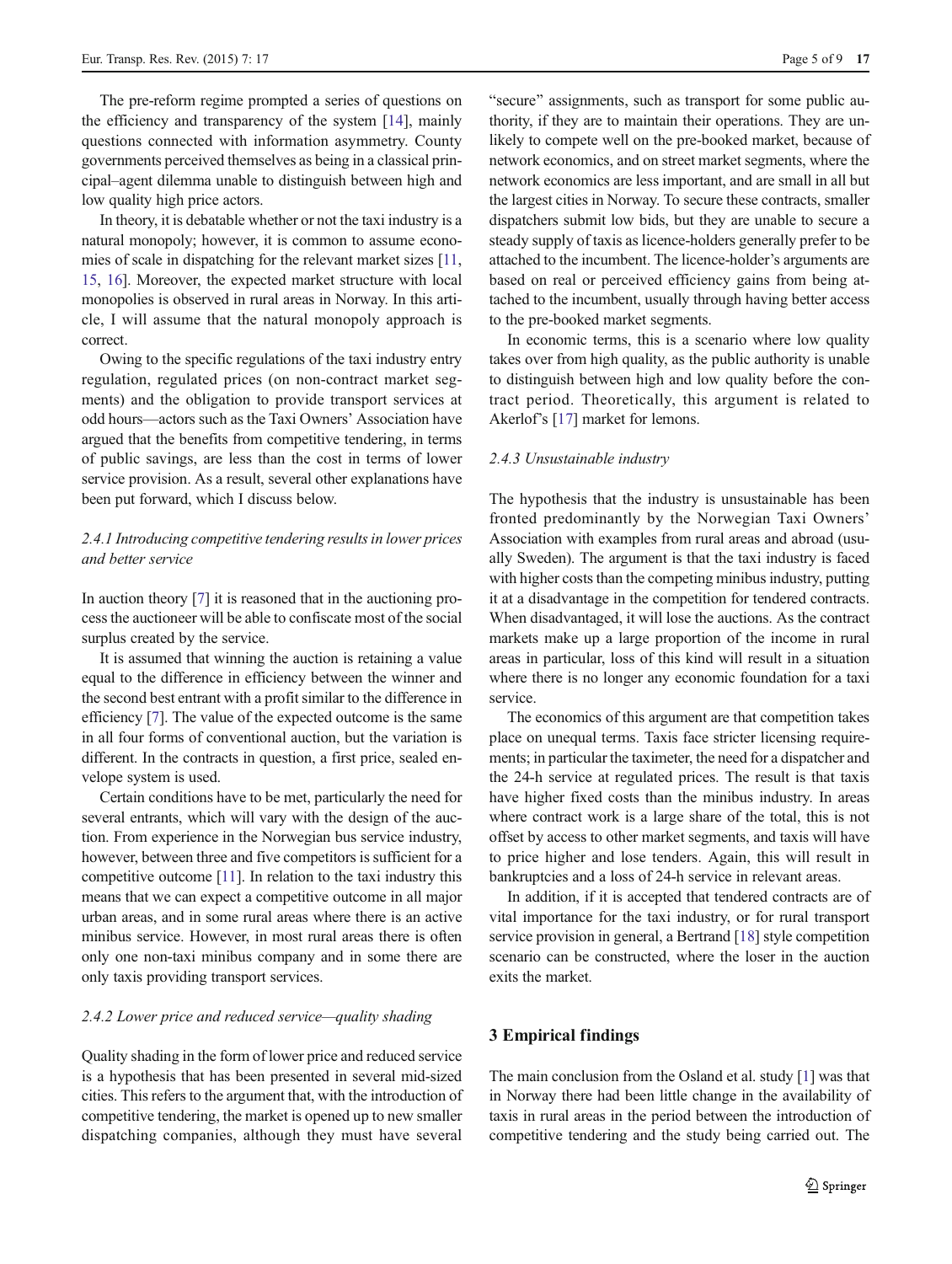<span id="page-5-0"></span>study concludes, however, that there were few cases where there was actual competition on rural taxi contracts. Most tenders received only one bid and this was usually the local taxi service industry. However, there were cases where competition was very real, particularly in cities with more than one dispatching company and in some rural municipalities where there was a well-established minibus industry.

The revenue breakdown for different groups of municipalities (based on centrality) is illustrated in Fig. [2a, b](#page-6-0) on the basis of information about taxis operating in Hedmark County in eastern Norway, and including all taxis licensed within the county. It can be seen in the Figure that public contracts constitute the bulk of taxi revenue in the least central areas (69 % on average in the sample). More surprising is that public contracts account for more than half of the revenue in the central municipalities in the sample.

#### 3.1 Effects of competitive tendering

In cases where the taxi service industry has been successfully challenged by a minibus company, the effects have been a drastic reduction in the taxi industry. The example of two neighbouring municipalities of similar size and centrality (illustrated in Fig.  $4a$ , b) reflects the difference. $5$ 

The economic development of the taxi service industry in the municipality of Sør-Odal in Hedmark, Norway—development typical of the industry in Norway—is illustrated in Fig. [3a](#page-6-0) along with the same development over the same time horizon, but for the neighbouring municipality of Eidskog, in Fig. [3b](#page-6-0). Here, the taxi service industry lost the tender for the transport of patients in 2004 and of school children in 2006. As a result, the number of available taxis in Eidskog dropped from seven to two. In Sør-Odal the number of vehicles remained constant over the period [\[1\]](#page-7-0). Reflected in the Figures is that transport of the disabled dropped with reduction in the number of available taxis in Eidskog, even though not directly in relation to the tenders.

Figures [2](#page-6-0) and [3](#page-6-0) show that contract work is important for the taxi service industry and that the service available in other market segments is to a certain degree dependent on number of vehicles, which in turn is dependent on the amount of contract driving.

Looking at data from the neighbouring county of Oppland, two clear observations can be drawn: First, the indexed price development of the different market segments (Fig. [4\)](#page-6-0), and, second, the development in kilometres driven per passenger (Fig. [5](#page-7-0)).

The development in unit prices for taxis in different market segments from a sample of about 90 % of those in Oppland County is shown in Fig. [4.](#page-6-0) The line indicates the introduction of competitive tendering. The most interesting observation is that after the introduction of competitive tendering on the health contracts the unit prices in this segment changed less than in the other segments. In all periods the unit price is lower, but after the introduction of competitive tendering the unit price increase seemed to stop completely in this segment but not in the others. In absolute numbers the average unit price in 2007 varied from 13 kroner per kilometre for health transport to 22 kroner per kilometre for transport paid by credit card.

The distance driven by taxis divided by the number of passengers transported in the different market segments is shown in Fig. [5](#page-7-0). Throughout the period, the longest trips have been health contract driving, but distance has halved. As the infrastructure has remained more or less constant in the period, the most likely explanation is that there were more passengers per vehicle in the health transport category at the end of the period than at the start. And the most significant dropoff in kilometres per passenger occurred before competitive tendering was introduced.

### 4 Discussion

The relative importance of the contract market segments differs between areas with different degrees of centrality (see Fig. [2a, b](#page-6-0)). One would therefore expect that the negative effects of competitive tendering would be felt most by the taxi service industry in the outermost rural areas. However, as rural communities typically have only one established transport operator, namely the local taxi dispatcher, the scope for competition is limited.

Looking at the argument in 2.4.1 above, one might expect the introduction of competitive tendering to have resulted in lower prices and better service, and empirical experience suggests (Fig. [4](#page-6-0)) that at least the lower price component has some support. From interviews conducted in [[5,](#page-8-0) [4\]](#page-8-0), a clear indication is that quality, on average, has improved—informants working in the health corporations and local administration saw this as a result of competition being introduced in the form of competitive tendering. Still, most of the interviewed purchasers can point to single contracts where quality has decreased or there have been issues in relation to quality. The same is the case for the taxi companies, mostly pointing the finger at minibus companies.

Vehicles have improved over the period, as have the auditing abilities of the purchasers. There are examples, such as those documented in [\[3\]](#page-8-0), where a small dispatcher has had difficulty delivering services at the level stipulated in the contract, but according to [\[1](#page-7-0)] this seems to be the exception rather

 $\frac{1}{5}$  The term "centrality" is used based on the Norwegian payroll tax definition. Norway is divided into seven areas with different pay-roll tax rates, and highest in central areas. [http://](http://www.lovdata.no/for/sf/sv/td-20121127-1213-001.html) [www.lovdata.no/for/sf/sv/td-20121127-1213-001.html](http://www.lovdata.no/for/sf/sv/td-20121127-1213-001.html) (last visited July 2013).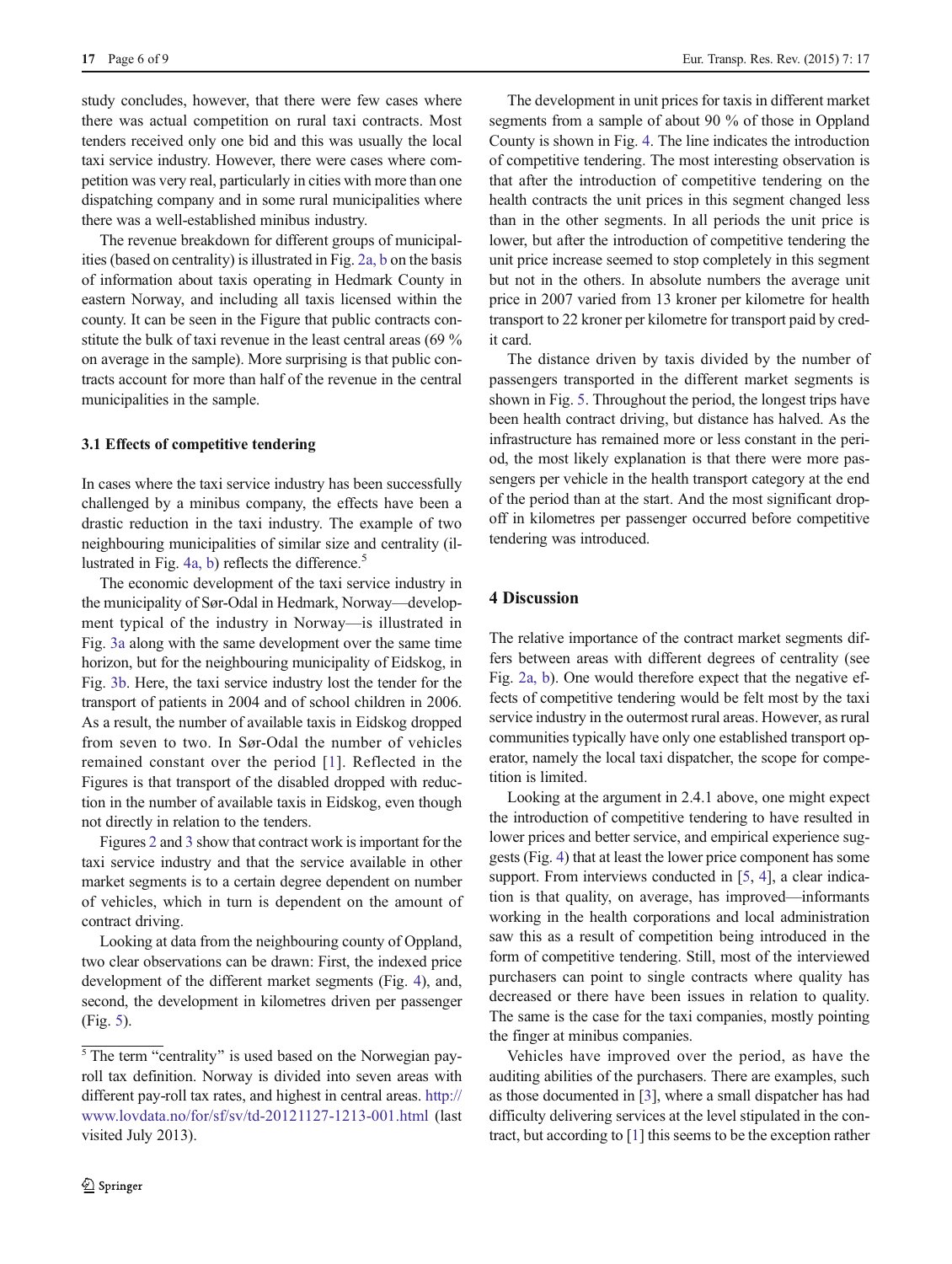<span id="page-6-0"></span>



than the rule. There are a number of cases where the quality of the taxi service has been questioned, but only a few can be related to the introduction of competitive tendering.

The argument in Section [2.4.3](#page-4-0), 'Unsustainable industry', has some validity in the in-between areas, but not it seems in outermost rural areas. Osland et al. [\[1\]](#page-7-0) found that only four municipalities out of 430 had lost their taxi service in the period analysed and no direct support for the connection



Fig. 3 a, b Turnover in different taxi market segments, with retained and lost tenders (Norwegian kroner), adopted from [\[1](#page-7-0)] Fig. 4 Indexed price development (NOK/km)

between these and the introduction of competitive tendering. As illustrated in Fig. 4b, however, in some areas there has been a significant loss of service resulting from the taxi service industry losing tenders to the minibus industry. This has affected the supply of taxis not just in the contract market, but in adjacent market segments, too. Also, as the allocation of taxi licences is subject to a needs test, and tenders require that capacity be documented when a bid is submitted, there is a significant likelihood that the taxi service will be permanently reduced in response to the loss of tendered contracts to the minibus industry. The main factor limiting competition between taxis from different dispatchers is geographical distance and the cost associated with empty kilometres [\[6\]](#page-8-0).

As for unit price development, it is clear that, on average, competitive tendering has resulted in lower prices. The experience from the bus industry indicates that this effect is linked to the introduction of competitive tendering, and that the future development of prices will follow the cost index [\[11\]](#page-8-0). There is still scope for vehicles being used more efficiently

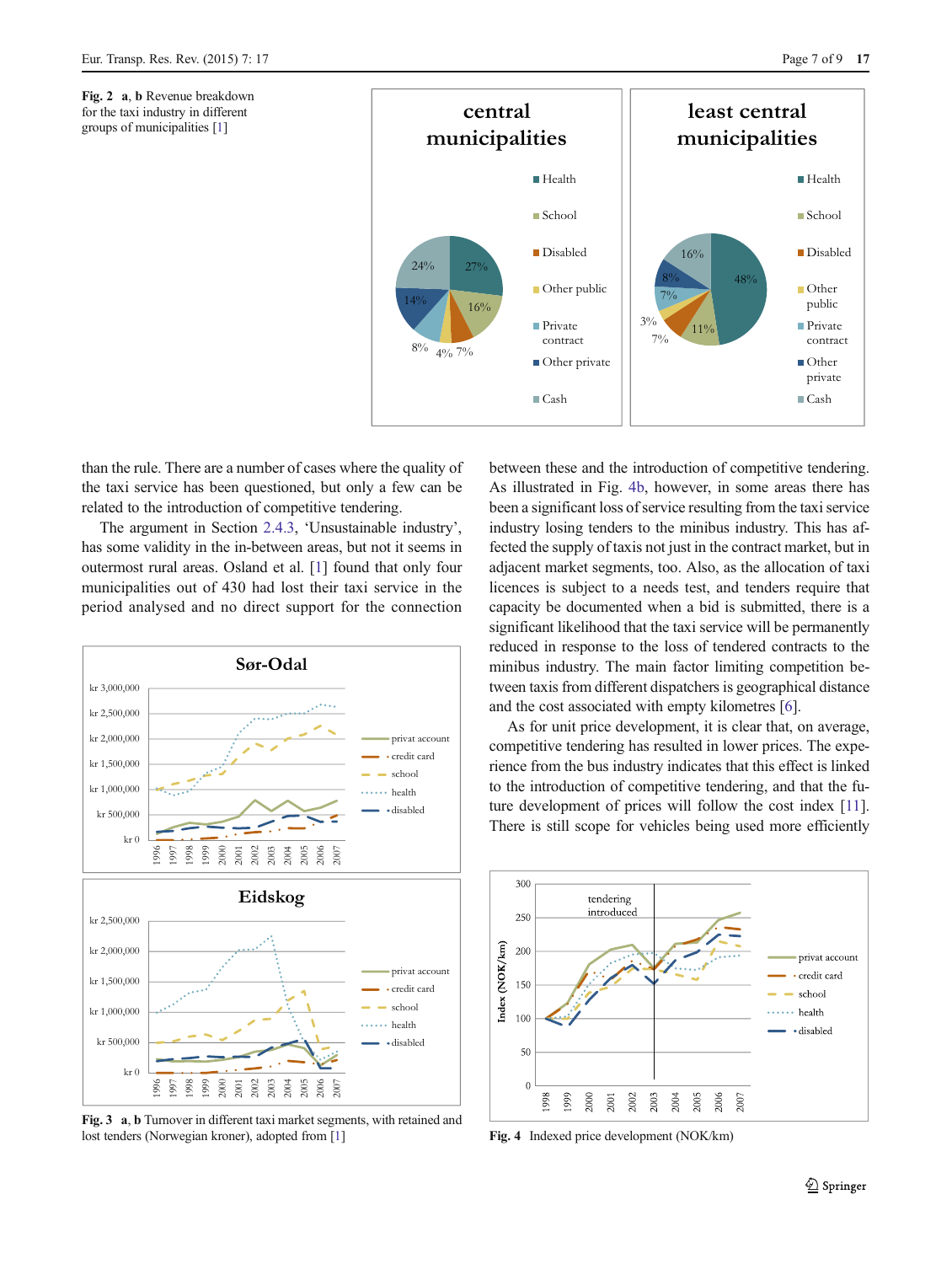<span id="page-7-0"></span>

Fig. 5 Kilometres driven per passenger, Oppland county

and for technological developments contributing to further reductions in unit costs. In one interview, a taxi owner indicated that he expected a 30 % reduction of his unit costs as a result of his changing from diesel to hybrid petrol–electric vehicles.

Generalising about a very specific market is difficult. However, the empirical findings in this and [1] suggest that competitive tendering works well in markets where there is a sufficient number of potential service providers—even in entry-regulated markets—and where each tendered contract constitutes a small part of the total market. In other words, there is no contradiction between entry regulation and use of competitive tendering, even in small markets such as the taxi industry in general. However, in areas where there are one or two service providers and the tendered contracts constitute a large proportion of the total market, there are challenges. In areas where there is only one potential provider, there is no competition and competitive tendering is not a suitable way of public procurement. Nevertheless, from a macro perspective, Osland et al. [1] showed that in the case of rural taxis this did not result in loss of service. The most likely explanation is the interdependence between service provider and purchaser.

#### 5 Conclusions

Competitive tendering and entry regulations are difficult to combine, particularly in smaller markets. Still, in the case of Norway this has not had dramatic consequences, probably because of the lack of competition in rural communities. On average, unit prices have dropped, but there are reports of isolated cases of higher prices. In general, the quality of the service has improved, although there are examples to the contrary. This research has shown that, within the Norwegian regulatory framework, the challenge has not been to maintain services to the outermost rural areas, as was the case in Sweden, but to maintain the service in communities between

these areas and regional centres. This could be attributed to the fact that in the outermost rural areas the entry regulation protects the incumbent from competition. In the in-between areas, where the markets are larger, the taxi service industry is faced with much stiffer competition from the minibus industry, which is not entry regulated, and has a different cost structure.

A lesson learned from the Norwegian experiment of combining competitive tendering with entry regulation is that it works, at least in the short and medium term. However, it is not without issue. Actors from both the minibus and taxi industries in competition over the same contracts creates more competition. Different regulation means different cost profiles, and the effects on adjacent market segments can be significant. A solution could be to link vehicle licences to the tender or to include within contracts the non-profitable services that taxi licence-holders are required to meet, so that the public will not experience loss of service if or when a non-taxi licence-holder is selected for transport on the part of the health corporations.

In summary, the experience in the Norwegian taxi service industry is that competitive tendering is no universal quick fix. In markets where the public authority has a series of policy objectives, purchase of transport services should reflect this to some extent. This can be done either by including the non-market services in the tenders or by requiring these service obligations to be met by all operators. The evidence suggests that competitive tendering is effective in creating price competition, where more than one actor can provide the service. However, the experience also shows that the heterogeneity between sectors and between markets within the same sector can result in different market responses to the same regulation. This highlights the need to look carefully at each market, and choose the method for procurement suited for that particular market.

Open Access This article is distributed under the terms of the Creative Commons Attribution 4.0 International License (http:// creativecommons.org/licenses/by/4.0/), which permits unrestricted use, distribution, and reproduction in any medium, provided you give appropriate credit to the original author(s) and the source, provide a link to the Creative Commons license, and indicate if changes were made.

#### References

- 1. Osland O, Aarhaug J, Longva F (2010) Drosjetilbudet i distriktene etter omleggingen av pasienttransporten i 2004. (Norwegian "Taxi services in rural areas"), TØI-rapport 1086/2010. Institute of Transport Economics, Oslo
- 2. Longva F, Osland O, Leiren MD (2010) Omreguleringer i drosjemarkedet- hvilke alternative fines og hva blir konsekvensene, (Norwegian, Regulation of the Norwegian taxi service industryalternatives and consequences), TØI-rapport 1054/2010. Institute of Transport Economics, Oslo